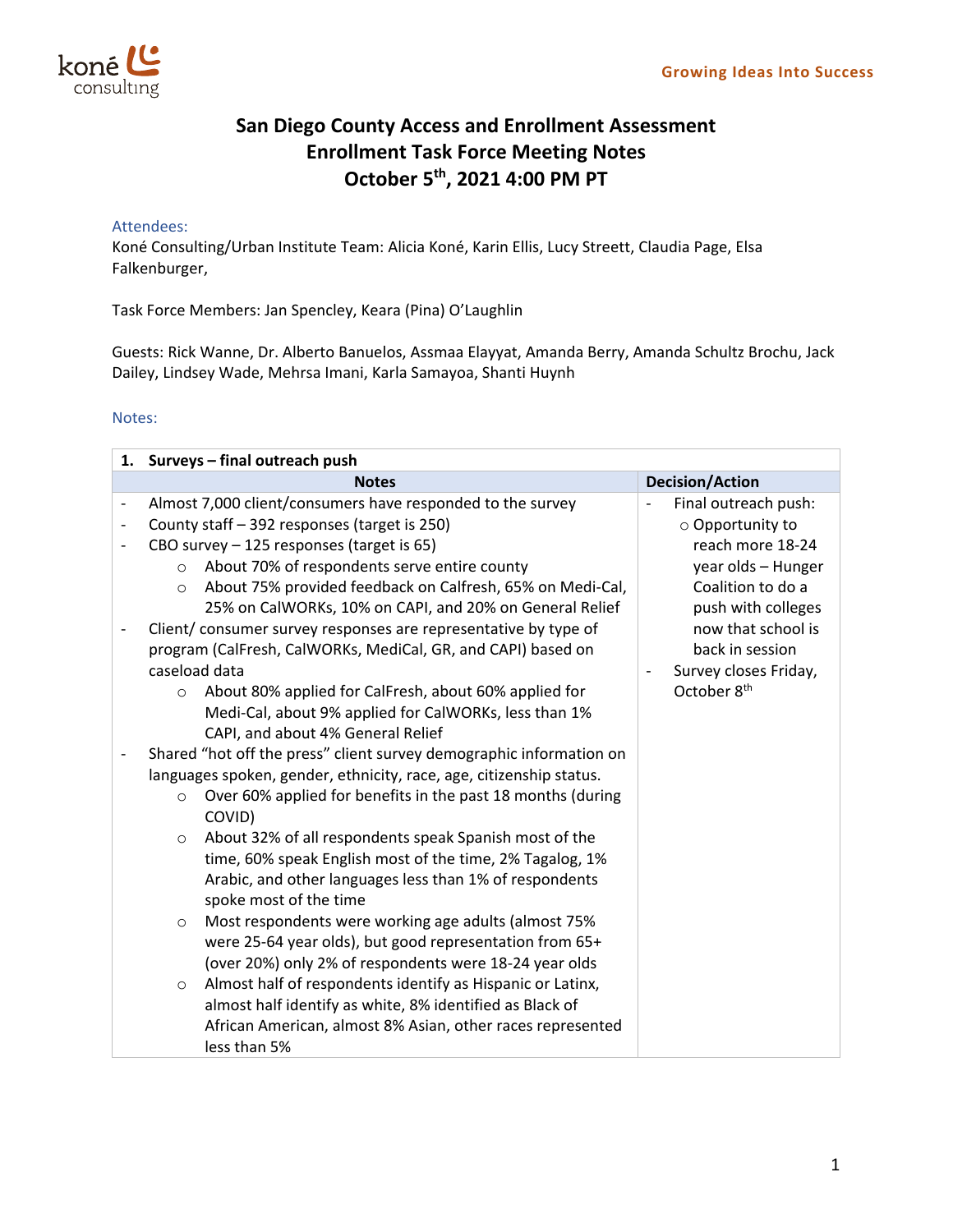

|                          | 16% are not US citizens, and of those almost 90% lived with<br>$\circ$ |                        |
|--------------------------|------------------------------------------------------------------------|------------------------|
|                          | a citizen in the household, and over 10% reported being                |                        |
|                          | undocumented                                                           |                        |
|                          | There is room to conduct additional outreach to 18-24 year olds        |                        |
|                          | Medi-Cal would be more difficult to reach that age range<br>$\circ$    |                        |
|                          | because graduate students would qualify for school health              |                        |
|                          | insurance                                                              |                        |
|                          | SDSU Health Services and Family Health Centers - have<br>$\circ$       |                        |
|                          | eligibility workers there now                                          |                        |
|                          | Will be producing tables once survey closes with first level analysis  |                        |
|                          | for preliminary report presentation                                    |                        |
| $\overline{\phantom{a}}$ | Be thinking about what cross tabulations (possible relationships       |                        |
|                          | between survey questions) you might be interested in asking about      |                        |
|                          | for second level analysis                                              |                        |
|                          | 2. Site visit - summary of activities                                  |                        |
|                          |                                                                        |                        |
|                          | <b>Notes</b>                                                           | <b>Decision/Action</b> |
| $\overline{\phantom{a}}$ | In the past two weeks we've been working on virtual site visits and    |                        |
|                          | remote observations including:                                         |                        |
|                          | County HHS Call Center - Tier 1 and Tier 2<br>$\circ$                  |                        |
|                          | Application/RRR/Eligibility processing at 3 additional FRCs<br>$\circ$ |                        |
|                          | Observed intakes for all programs except CAPI<br>$\circ$               |                        |
|                          | Observe/participate on a virtual training session<br>$\circ$           |                        |
| $\overline{\phantom{a}}$ | Upcoming this week – observation of 2-1-1 application assistance –     |                        |
|                          | including Spanish-speaking and possibly with language translation      |                        |

| <b>Preliminary Report</b><br>3.                                                                                                                                                                                                                                                                                                                                                                           |                                                                                                                                            |  |  |
|-----------------------------------------------------------------------------------------------------------------------------------------------------------------------------------------------------------------------------------------------------------------------------------------------------------------------------------------------------------------------------------------------------------|--------------------------------------------------------------------------------------------------------------------------------------------|--|--|
| <b>Notes</b>                                                                                                                                                                                                                                                                                                                                                                                              | <b>Decision/Action</b>                                                                                                                     |  |  |
| Clarify plan for docketing<br>Packet deadline shifted to Nov 1st<br>Cover letters to be included from HHSA (Board Letter), ETF, and<br>Koné team (Executive Summary)<br>Koné team will provide Powerpoint presentation to be included<br>in the packet but will not be expected to present until Final<br>Report<br><b>Report Presentation Outline</b><br><b>Executive Summary</b><br><b>Introduction</b> | Consider budget<br>discussions in timeline<br>which will occur in<br>January<br><b>Recommendations</b><br>will be left for Final<br>Report |  |  |
| Background<br><b>Study Objectives</b>                                                                                                                                                                                                                                                                                                                                                                     |                                                                                                                                            |  |  |
| Approach/Methodology                                                                                                                                                                                                                                                                                                                                                                                      |                                                                                                                                            |  |  |
| <b>Overview</b>                                                                                                                                                                                                                                                                                                                                                                                           |                                                                                                                                            |  |  |
| Self-Sufficiency Programs                                                                                                                                                                                                                                                                                                                                                                                 |                                                                                                                                            |  |  |
| <b>Summary of Key Findings</b>                                                                                                                                                                                                                                                                                                                                                                            |                                                                                                                                            |  |  |
| Outreach                                                                                                                                                                                                                                                                                                                                                                                                  |                                                                                                                                            |  |  |
| <b>Outreach Strategies and Tactics</b>                                                                                                                                                                                                                                                                                                                                                                    |                                                                                                                                            |  |  |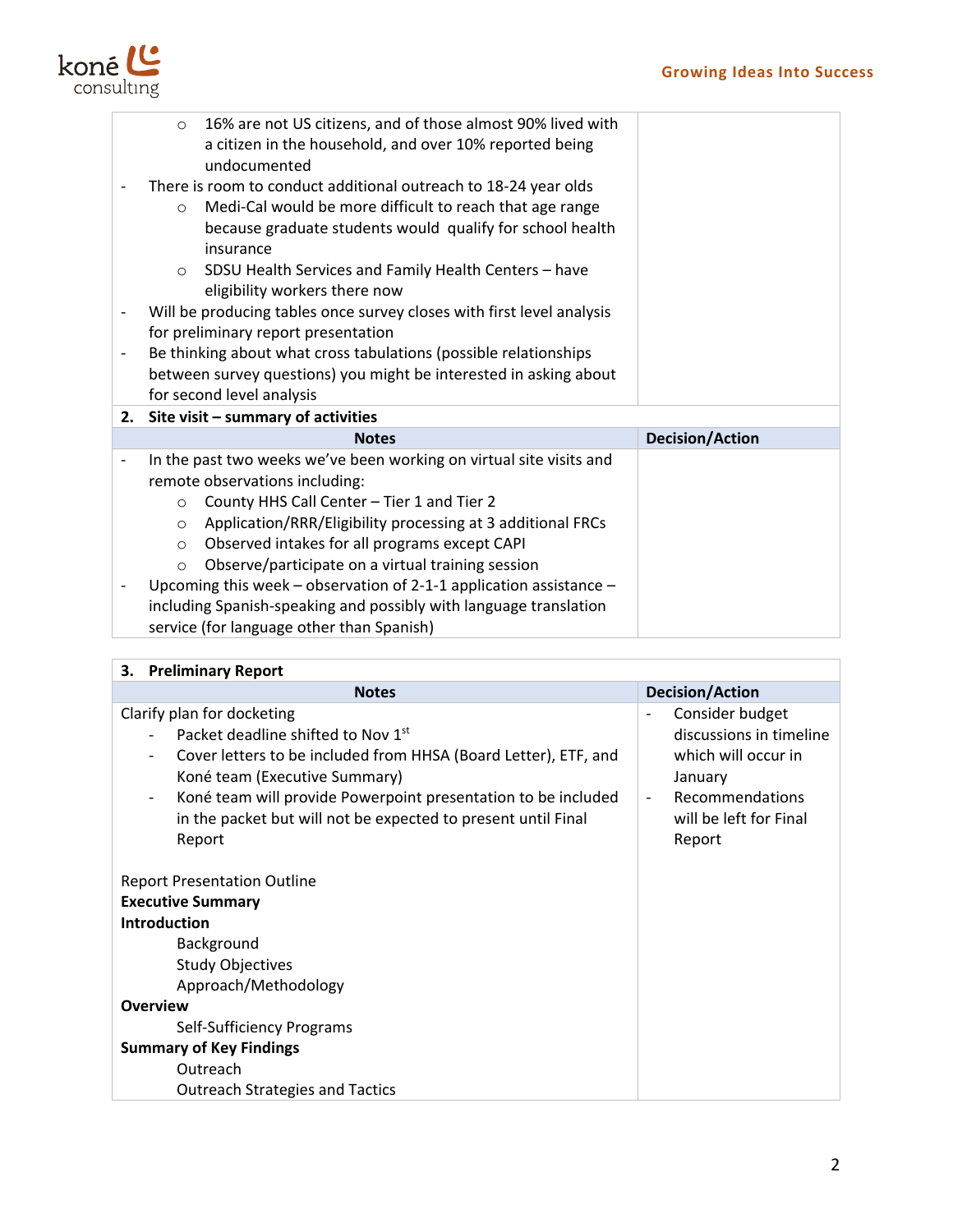

|                              | <b>Community Partner Opportunities</b>                                               |                                                |  |  |  |  |
|------------------------------|--------------------------------------------------------------------------------------|------------------------------------------------|--|--|--|--|
|                              | <b>Accessibility</b>                                                                 |                                                |  |  |  |  |
|                              | Program Access                                                                       |                                                |  |  |  |  |
|                              | Application and Renewal Requirements                                                 |                                                |  |  |  |  |
|                              | <b>Application and Renewal Process</b>                                               |                                                |  |  |  |  |
|                              | Language Access                                                                      |                                                |  |  |  |  |
|                              | <b>Technology Access</b>                                                             |                                                |  |  |  |  |
|                              | (other) Access Barriers                                                              |                                                |  |  |  |  |
| <b>Enrollment</b>            |                                                                                      |                                                |  |  |  |  |
|                              | [Business Processes] Case Management/ Work Flow                                      |                                                |  |  |  |  |
|                              | Customer Services [customer centered culture]                                        |                                                |  |  |  |  |
| <b>Other</b>                 |                                                                                      |                                                |  |  |  |  |
|                              | <b>Staffing Levels of Eligibility Workers</b>                                        |                                                |  |  |  |  |
|                              | <b>State and Federal Regulations</b>                                                 |                                                |  |  |  |  |
|                              |                                                                                      |                                                |  |  |  |  |
| $\overline{\phantom{a}}$     | Discussion around Access / Barriers - language and technology                        |                                                |  |  |  |  |
|                              | access were identified in original study objectives, including more                  |                                                |  |  |  |  |
|                              | general "Access Barriers" section to incorporate other barriers that                 |                                                |  |  |  |  |
|                              | have come up during the study.                                                       |                                                |  |  |  |  |
|                              |                                                                                      |                                                |  |  |  |  |
| $\overline{\phantom{a}}$     | Discussion around staffing levels - ETF interested in baseline and                   |                                                |  |  |  |  |
|                              | comparisons but this can be hard to find. Koné team is going to do a                 |                                                |  |  |  |  |
|                              | staffing level analysis and is looking for comparisons and best                      |                                                |  |  |  |  |
|                              | practices (APHSA) as exact comparisons are difficult to find.                        |                                                |  |  |  |  |
| 4.                           | Focus Groups and Data Walks - timeline and planning                                  |                                                |  |  |  |  |
|                              |                                                                                      |                                                |  |  |  |  |
|                              | <b>Notes</b>                                                                         |                                                |  |  |  |  |
|                              |                                                                                      | <b>Decision/Action</b><br>Koné team will share |  |  |  |  |
|                              | Focus Groups and Data Walks come in November after the preliminary                   |                                                |  |  |  |  |
|                              | findings - stakeholders and residents/community members to help do                   | additional planning                            |  |  |  |  |
|                              | some sense-making about what we've learned so far                                    | information on focus                           |  |  |  |  |
|                              |                                                                                      | groups and data walks in                       |  |  |  |  |
|                              | Focus group planning will kick off October 18 <sup>th</sup> and wrap up before the   | advance of next ETF                            |  |  |  |  |
|                              | end of November                                                                      | meeting                                        |  |  |  |  |
|                              | Will need to narrow down participants based on what we're learning                   |                                                |  |  |  |  |
|                              | from interviews, site visits, and survey data                                        | Be prepared to finalize the                    |  |  |  |  |
|                              | Will need help with recruiting and hosting                                           | plan at next meeting on                        |  |  |  |  |
|                              |                                                                                      | the 19 <sup>th</sup>                           |  |  |  |  |
|                              | Data Walks to be conducted in the month of November                                  |                                                |  |  |  |  |
|                              | More to come after Urban Institute has met with their IRB                            |                                                |  |  |  |  |
|                              | tomorrow/ Weds                                                                       |                                                |  |  |  |  |
| $\qquad \qquad \blacksquare$ | 2 different strategies:                                                              |                                                |  |  |  |  |
|                              | Virtual/ Zoom meeting with stakeholders including breakout<br>$\circ$                |                                                |  |  |  |  |
|                              | rooms to facilitate some consensus building with                                     |                                                |  |  |  |  |
|                              | stakeholders. Discussing it collaboratively to help yield                            |                                                |  |  |  |  |
|                              | proactive next steps                                                                 |                                                |  |  |  |  |
|                              | Reach out to program participants/clients/potentially<br>O                           |                                                |  |  |  |  |
|                              | eligible residents - using organizations social media<br>platforms (consumer-facing) |                                                |  |  |  |  |